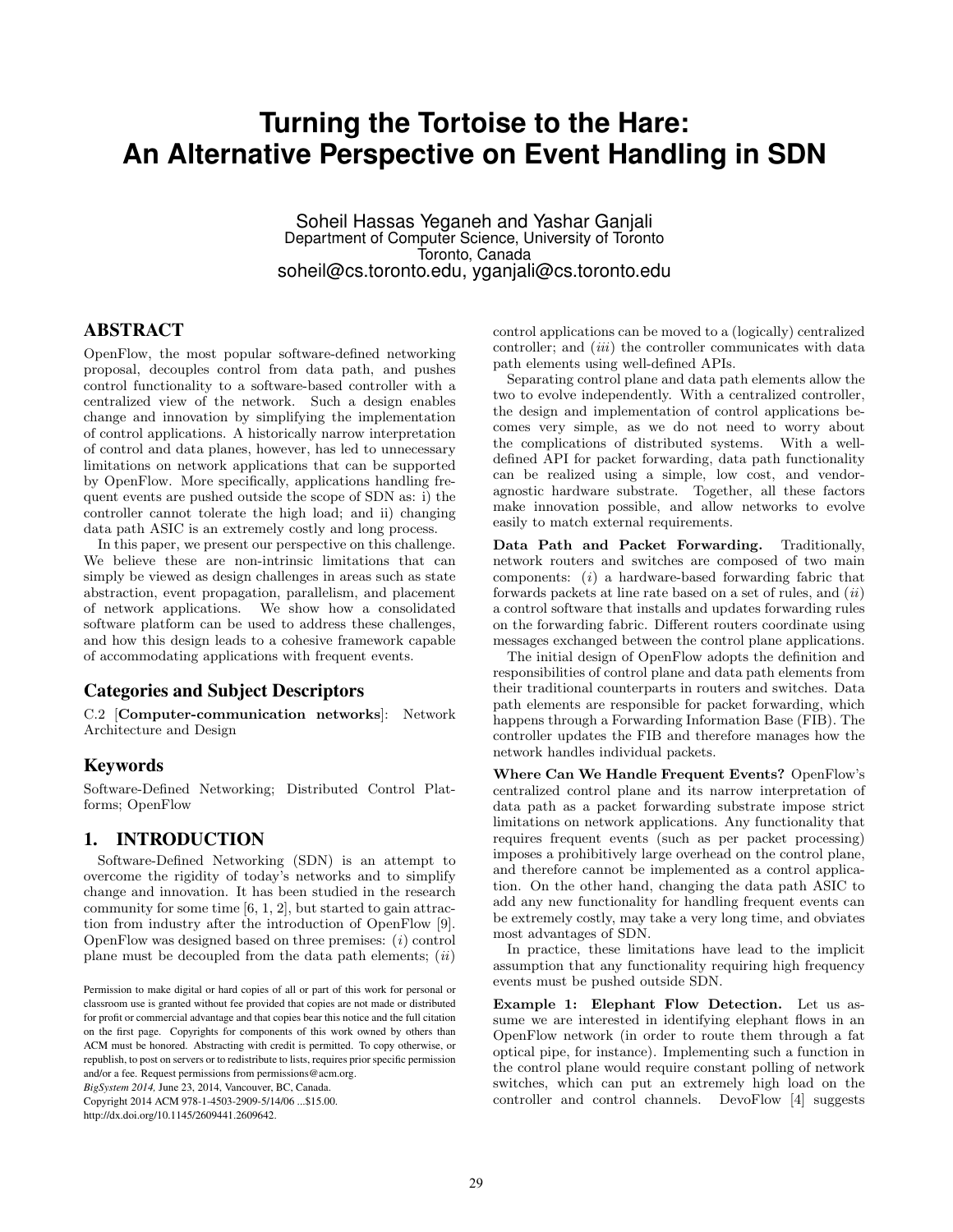changes to the forwarding ASIC in order to identify potential elephant flows on the switch and therefore to limit the overhead imposed on the control plane.

Example 2: Traffic Classification. Traffic classification is a complex network function with applications in QoS, security, and accounting. Most advanced traffic classification engines require Deep Packet Inspection (DPI) which clearly requires line rate packet processing, and therefore, cannot be handled in the OpenFlow control plane. On the other hand, the complex and dynamic nature of traffic classification techniques make it extremely costly, if not impossible, to push them to the ASIC as data path functionalities. As a result, it is commonly assumed that traffic classification must be handled outside SDN, for example as a middlebox.

In this paper, we portray a paradigm that enables us to handle frequent events within the scope of SDN. We associate the perceived limitations of SDN to a narrow interpretation of control plane and data path elements, and challenge the common belief that frequent events are either handled in data path, or they have to be rendered as "outof-scope" for SDN.

In our view, rather than thinking about control vs. data path, we need to focus on development cycle, or simply software vs. hardware. We believe, new functions – even the ones dealing with frequent events – should emerge in software to reap the benefits of SDN including rapid innovation. This is, in essence, an established practice in the networking industry, shadowed by the control vs. data path design in oOpenFlow. Any efficiency drawbacks of such a design are non-intrinsic and must simply be viewed as design challenges in areas such as state abstraction, event propagation, parallelism, and placement of network applications. Here, we sketch the design landscape for a consolidated software a platform that can address these challenges.

## 2. PROBLEM STATEMENT

While SDN promises to enable innovation in networks, it is not clear where and how a non-forwarding networking function can handle frequent events. In essence, thinking of SDN within the confines of the original OpenFlow  $(i.e.,$ limiting networks to connectivity and forwarding) can be quite limiting when adopting SDN in new domains. In this section, we first elaborate on this argument and then present an objective methodology on how to introduce and evolve new networking functions in SDN that can handle frequent events at scale.

In Control Plane. The easiest way to implement any new function in SDN is to develop the function as a control application running on the controller. With a centralized view of the networks, developing control applications become profoundly simpler than developing a similar logic as a colony of fully distributed agents running on routers. This simplicity makes this option the most natural path to enable innovation and change in SDN.

Unfortunately, this simplicity can come at a high cost: providing a centralized view can be quite challenging largescale networks, especially if updates are frequent. No matter how powerful the controller is, processing frequent events in a centralized manner can create scaling bottlenecks. This can be a significant barrier for introducing any new function in the control plane, and is the reason why some proposals (such as DIFANE [\[11\]](#page-3-5) and DevoFlow [\[4\]](#page-3-4)) introduce new

frequent event processing functionalities into the forwarding ASICs.

In Forwarding Silicone. Processing frequent events using hardware primitives in forwarding silicone can result in considerably better efficiency and lower costs at scale compared to a centralized controller. This method, however, comes with its own pitfalls: (i) Designing a special purpose hardware for a new function imposes a rigid structure; hence, that function cannot evolve frequently. If we need to update the design design (say to fix an error, or to improve performance) we need to wait for a considerably long time for the next development cycle. (ii) Design, development, and manufacturing special purpose hardware is quite costly (orders of magnitude more expensive than software), which increases the risk for already risk-averse ASIC manufacturers.

Because of these pitfalls, silicone is not the best way for introducing new network functions, where chances of change is not negligible. In essence, it would make sense to use silicone for implementing a specific function only when  $(i)$  the function is mature enough  $(i.e.,$  applied and tested in real-world for quite some time), and  $(ii)$  we have hit a performance barrier on commodity hardware. This explains OpenFlow's focus on forwarding as the main data path functionality.

Outside the Scope of SDN. Looking at the drawbacks of the two options of silicone and centralized controller, one can argue that a network function should be introduced outside the scope of SDN if it is both complex  $(i.e.,$  difficult to implement inside silicone) and requires processing frequent events (e.g., per packet processing).

Based on this orgument, some proposals introduce packet processing in software modeled as black-boxes sitting either at the core or at the edge of the network. Other proposals focus on processing resources available inside switches such as co-processors and FPGAs. The common trait among these proposals is that they all rely on SDN solely for steering packets through black-boxes and packet processing units.

Furthermore, we can also handle frequent events in endhosts if we have access to them and the functionality can be implemented without significant coordination overhead. This is, for example, the path taken by Open vSwitch [\[10\]](#page-3-6). This is a viable option for networking environments such as a data center, but it would not be applicable in other environments such a carrier or an enterprise network.

To compare these alternative solutions, let us see how they can be used to implement a simple DPI-based Traffic Classification.

Traffic Classification on a Controller. To classify traffic in a control application, we need to process the payload of the first few packets of each flow in the control plane. Note that by the first few packets, we mean packets after the transport protocol handshake (e.g., after TCP SYN-ACK). To do so, we need to install flow-entries in switches only if a flow is already classified. Even if we assume that a centralized controller has enough capacity to process packets at scale, sending the first packets of all flows to a centralized controller results in a huge load on the control channels and adds a considerable latency to all network flows.

Traffic Classification in Silicone. Traffic classification is a complicated task and implementing it purely in hardware would be quite challenging for many reasons. First of all, to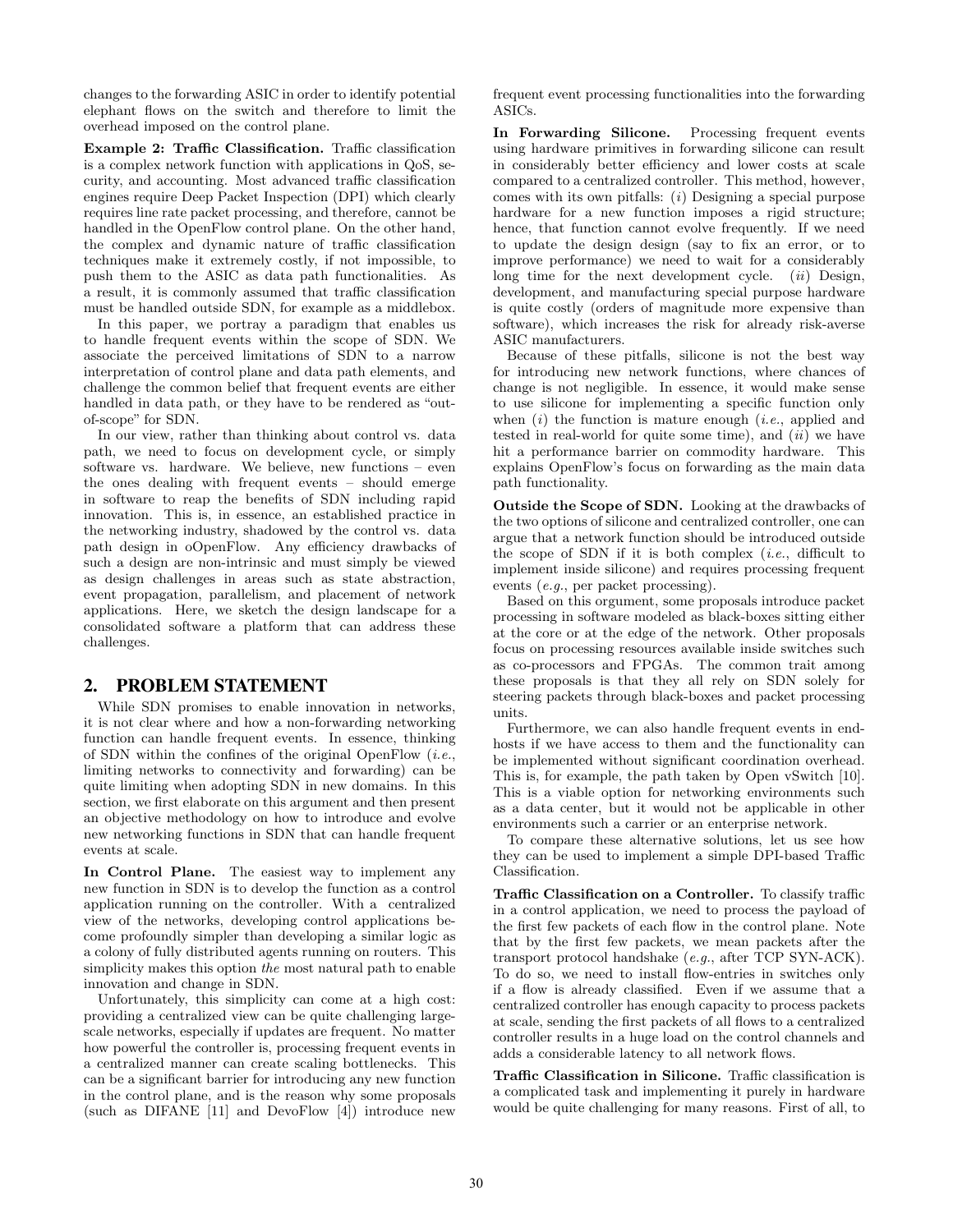match a flow against a set of regular expressions, we need to preserve a large state for each flow since the matching part of the payload can be split between two packets. Even if we relax this constraint and match regular expressions only on single packets  $(i.e., a states)$  stateless classification), we need to limit the size of the payload and also limit the number of regular expressions. Otherwise, the cost of manufacturing a hardware that can match large packets against an arbitrarily number of regular expressions can be sky rocketing. Due to these limitations, in practice, all ASICs with DPI capabilities are stateless and can only inspect the first few bytes of the payload  $(e.g.,$  roughly the first 100 bytes) against a few regular expressions  $(e.g.,$  tens of simplified regular expressions).

Traffic Classification outside SDN. The other alternative is to implement traffic classification in software running on either commodity hardware (e.g., x86) or programmable hardware (e.g., FPGA) in the data path. Such a software is fed with a set of protocol signatures to match against flows, and a set of actions to apply on the packets once the flow is classified. Flows that are required to be classified will be steered through these classifiers by a SDN control application. Moreover, the output of the classifier is also inspected to take further forwarding actions.

Although prevalent in traditional networks, this approach has profound pitfalls. Forwarding decisions are subpar and are coupled with the physical placement of middleboxes. That is, the physical topology of these classifiers dictates how the flows should be steered by SDN. Moreover, it is difficult to coordinate different classifiers in a large-scale network due to the lack of control over middleboxes. In essence, opting for this solution means losing the ability to refactor and optimize network services, and difficulties in troubleshooting and management, since we have poor visibility over a middlebox.

Traffic Classification in the End-Hosts. The best option for implementing traffic classification might be in the end-host, assuming it can keep up with the required processing at line rate. Unfortunately, this option does not exist when we do not have access to end-hosts in the network.

In a truly software-defined network, these alternatives (Figure [1\)](#page-2-0) should be limited to a straightforward selection between silicone and software. On a retrospective, these solutions are still around just because of the historic evolution and limited scope of existing SDN proposals. Based on this view, we propose a methodology that moves in that direction.

<span id="page-2-0"></span>

Figure 1: There are three major alternatives to implement new functions in  $SDN: (i)$  On the controller as a control application;  $(ii)$  In forwarding silicone inside switches;  $(iii)$  Outside SDN  $(e.g.,$  On middle boxes or on end-hosts).

### 3. AN ALTERNATIVE PERSPECTIVE

We believe one needs to clearly distinguish between intrinsic limitations of a SDN proposal as opposed to constraints resulting from its historic evolution. In our view, there is no inherent reason a controller should not be able to handle frequent events. This assumption comes from the way OpenFlow was historically presented: we need to have a physically-isolated, centralized controller, or at least a centralized view, and it is very challenging to handle frequent events in any system that provides a centralized view. Recent proposals, like Kandoo [\[7\]](#page-3-7), show how we can handle frequent events in control plane.

Clarifying the difference between intrinsic limitations and challenges helps us gain a better understanding of the solution space, and not to needlessly eliminate viable solutions. For example, implementing new functions in silicone is by nature a costly and lengthy process. This is a limitation which cannot be overcome. In contrast, improving the performance of a software-based packet processing solution is a challenge. We might be able to handle this by code optimization, or by employing parallelism  $(i.e.,$  throwing more resources).

When it comes to frequent events (or any function beyond forwarding), the paradigm of separating control from data path should be shifted to separation of software from data path. In this model, frequent events can be handled using software (similar to control applications in OpenFlow). Obviously, for handling frequent events, we need an apt software platform with smart placement strategies and distribution mechanisms to gain scale and performance. Such a platform should be elastic enough to take advantage of any additional resource to optimize the performance of the system.

Of course, even with the best resource provisioning and code optimization, we might not be able to match silicone's behavior in some cases. However, we believe accepting this performance bound as a limitation is a more natural way than assuming the function can only be implemented in ASIC, which most likely will stop any further development.

In this model, hardware solutions will naturally emerge during the evolution stages, as mature functions are pushed to hardware with the objective of accelerate common parts of new networking functions. Using these hardware primitives one can accelerate parts of a network function without taking the risks of switching to hardware at an early stage.

These design challenges are mainly about scale and resilience in the software platform that hosts network functions (a.k.a. Control Plane in OpenFlow's terminology). As we shortly discuss, a software platform that provides arbitrary network functions at scale with the best use of the available computing resources would render all these socalled limitations irrelevant.

A Consolidated Software Platform. To enable our vision on SDN functions, we need a distributed software platform for network programming that have three main properties:

1. Optimized Placement: A key for a scalable SDN is to place network functions in the closest vicinity of event sources. For instance, a SDN platform can easily scale as long as it performs packet processing as close as possible to the edge. At the same time, a forwarding function that requires a centralized view of the network